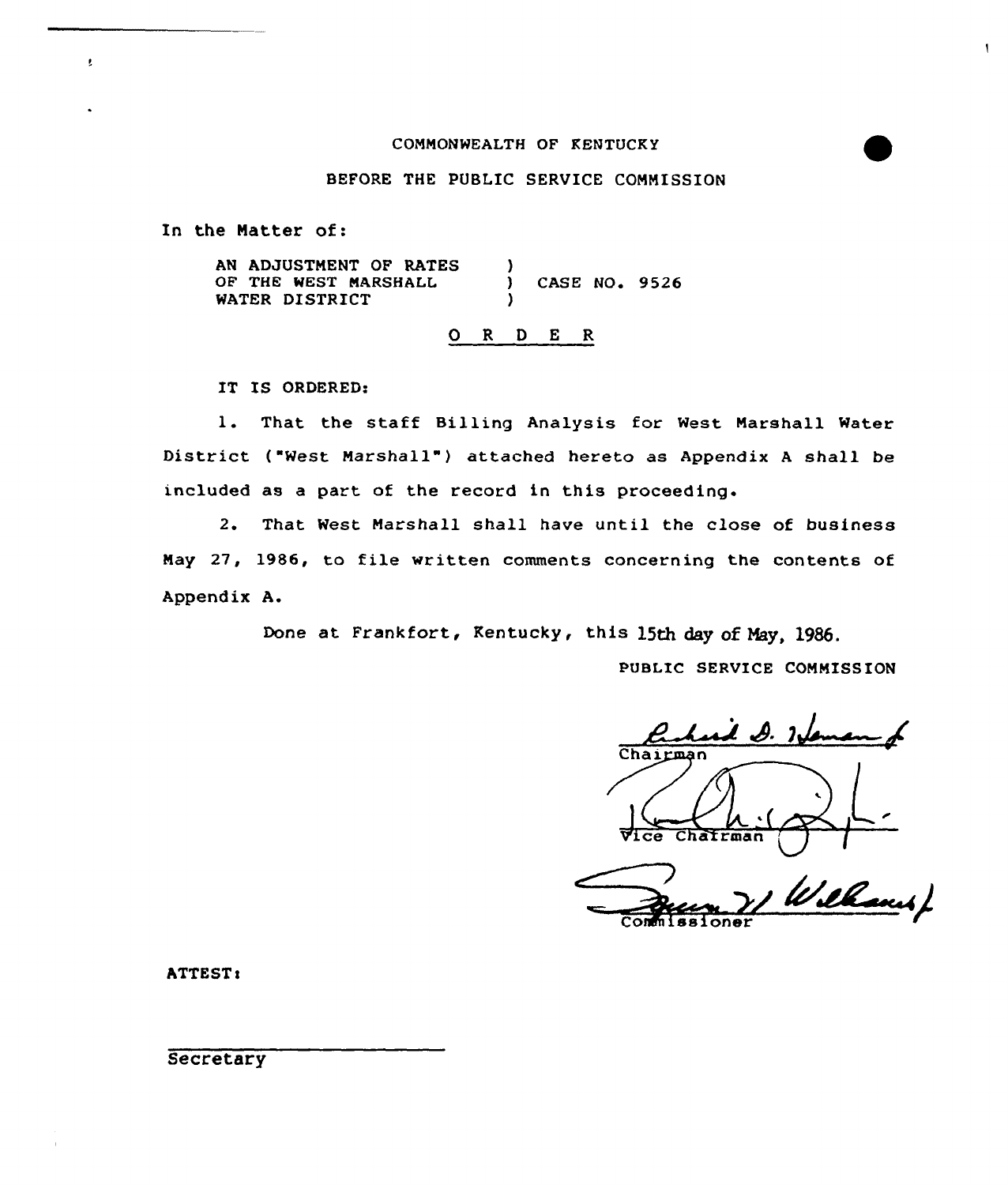#### APPENDIX A

## STAFF REPORT

#### ON

## BILLING ANALYSIS INSPECTION

## OF

## WEST MARSHALL WATER DISTRICT

On March 14, 1986, West Marshall Water District ("West Marshall") filed an application with the Commission requesting an increase in rates, pursuant to 807 KAR 5:067 Application for Rate Adjustment for Small Utilities.

During the period of May 5, 1986, through May 7, 1986, an on-site billing analysis was performed by Commission Staff Member Carryn Lee, Chief Public Utility Rate Analyst. The staff billing analysis was necessary because West Marshall's application for a rate increase did not include a billing analysis.

After reviewing the results of the billing analysis it was determined that West Marshall's present rates produce annual operating revenue in the amount of \$24,883 and its proposed rates produce annual operating revenue in the amount of \$27,374. The annual report for the test year shows operating income in the amount of \$25,561 which is in an acceptable range of the billing analys is.

Carryn Lee Chief Public Utility Rate Analyst